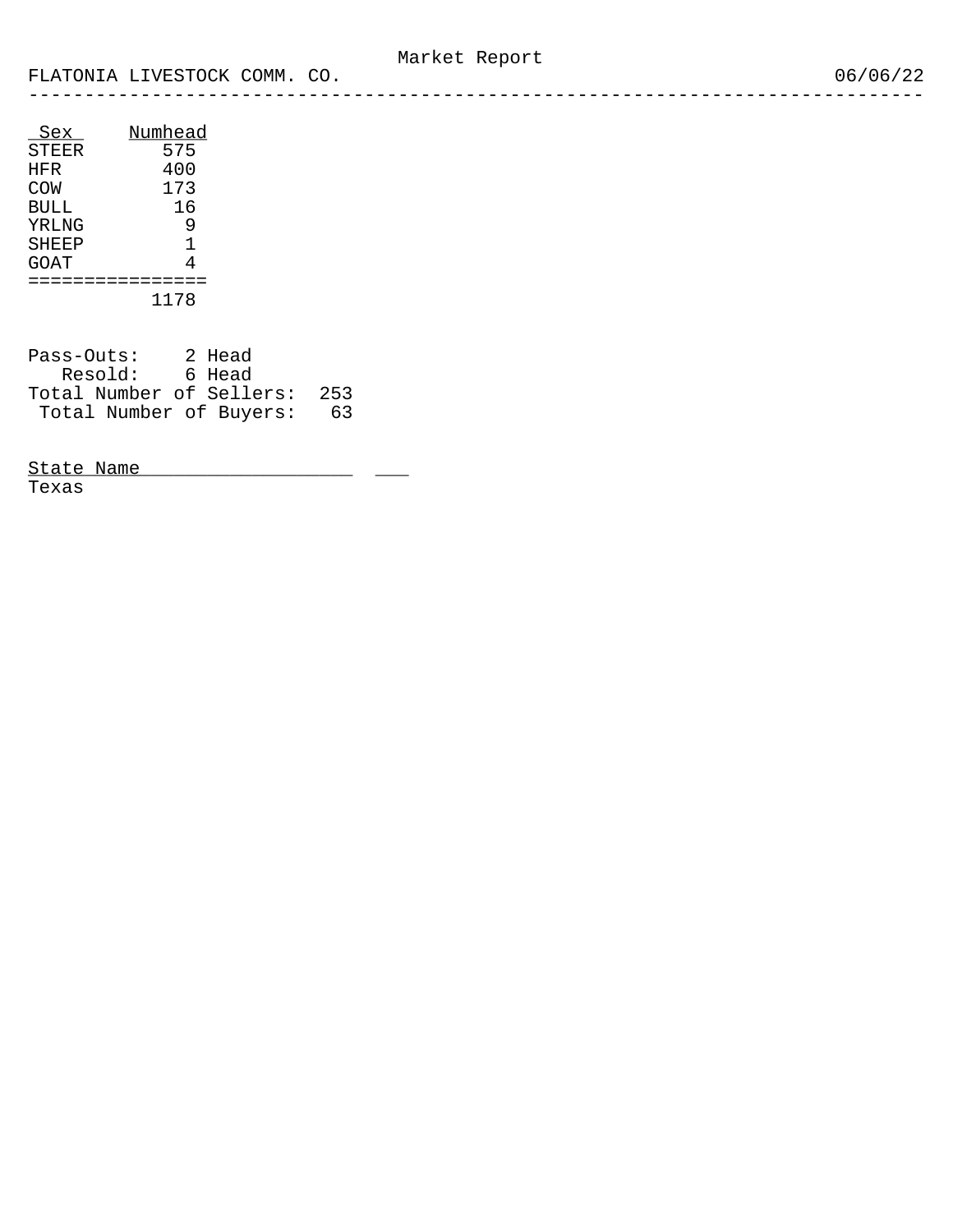FLATONIA LIVESTOCK COMM. CO.

| Sex                   |                 |                | Weight $---$        | Number Hd       |                              |                  | Averages           |                    |                     |
|-----------------------|-----------------|----------------|---------------------|-----------------|------------------------------|------------------|--------------------|--------------------|---------------------|
| Type                  | Kind            | SaleType       | Low                 | High            | Tot                          | Avg              | Low                | High               | Avg                 |
| =====<br><b>STEER</b> | $=$ $=$ $=$ $=$ | ========<br>WT | 100                 | ========<br>199 | ==========<br>$\mathfrak{Z}$ | 3                | ========<br>140.00 | ========<br>160.00 | ========<br>147.333 |
| <b>STEER</b>          |                 | WТ             | 200                 | 299             | 22                           | 22               | 108.00             | 195.00             | 153.227             |
| <b>STEER</b>          |                 | WТ             | 300                 | 399             | 86                           | 86               | 77.00              | 200.00             | 159.767             |
| <b>STEER</b>          |                 | WТ             | 400                 | 499             | 146                          | 146              | 38.00              | 182.00             | 152.575             |
| <b>STEER</b>          |                 | WΤ             | 500                 | 599             | 177                          | 177              | 45.00              | 168.00             | 147.164             |
| <b>STEER</b>          |                 | WΤ             | 600                 | 699             | 76                           | 76               | 90.00              | 161.00             | 143.158             |
| <b>STEER</b>          |                 | WТ             | 700                 | 799             | 32                           | 32               | 44.00              | 161.00             | 135.250             |
| <b>STEER</b>          |                 | WТ             | 800                 | 899             | $\mathbf{2}$                 | $\sqrt{2}$       | 100.00             | 147.00             | 123.500             |
| <b>STEER</b>          |                 | WТ             | 900                 | 999             | $\overline{4}$               | 4                | 89.00              | 125.00             | 103.750             |
| <b>STEER</b>          |                 | WТ             |                     | 1000 and over   | $\mathsf{3}$                 | $\mathsf 3$      | 86.50              | 89.50              | 87.667              |
| <b>STEER</b>          |                 | HD             | $\mathbf 0$         | 99              | 3                            | 3                | 70.00              | 180.00             | 110.000             |
| <b>STEER</b>          |                 | HD             | 100                 | 199             | $\overline{4}$               | $\overline{4}$   | 145.00             | 210.00             | 176.250             |
| HFR                   |                 | WТ             | 100                 | 199             | 3                            | 3                | 40.00              | 162.00             | 104.000             |
| <b>HFR</b>            |                 | WТ             | 200                 | 299             | 16                           | 16               | 52.00              | 162.00             | 117.313             |
| <b>HFR</b>            |                 | WТ             | 300                 | 399             | 64                           | 64               | 67.00              | 205.00             | 136.578             |
| <b>HFR</b>            |                 | WТ             | 400                 | 499             | 134                          | 134              | 57.00              | 160.00             | 136.075             |
| <b>HFR</b>            |                 | WТ             | 500                 | 599             | 105                          | 105              | 57.00              | 161.00             | 134.476             |
| <b>HFR</b>            |                 | WТ             | 600                 | 699             | 45                           | 45               | 75.00              | 165.00             | 125.778             |
| <b>HFR</b>            |                 | WΤ             | 700                 | 799             | 8                            | 8                | 99.00              | 133.00             | 110.375             |
| <b>HFR</b>            |                 | WТ             | 800                 | 899             | $\sqrt{2}$                   | 2                | 76.00              | 119.00             | 97.500              |
| <b>HFR</b>            |                 | WТ             | 900                 | 999             | 3                            | 3                | 80.00              | 97.00              | 86.667              |
| <b>HFR</b>            |                 | GW             | 300                 | 399             | 4                            | 4                | 72.00              | 101.00             | 86.500              |
| <b>HFR</b>            |                 | HD             | $\mathsf{O}\xspace$ | 99              | 3                            | 3                | 40.00              | 250.00             | 116.667             |
| <b>HFR</b>            |                 | HD             | 100                 | 199             | $\overline{c}$               | 2                | 150.00             | 250.00             | 200.000             |
| <b>HFR</b>            |                 | HD             | 200                 | 299             | 1                            | 1                | 30.00              | 30.00              | 30.000              |
| <b>HFR</b>            |                 | HD             | 800                 | 899             | 1                            | 1                | 700.00             | 700.00             | 700.000             |
| <b>HFR</b>            |                 | HD             | $\mathsf{O}\xspace$ | 199             | 5                            | 5                | 40.00              | 250.00             | 150.000             |
| <b>HFR</b>            |                 | HD             | 200                 | 299             | $\mathbf 1$                  | 1                | 30.00              | 30.00              | 30.000              |
| COW                   |                 | WТ             | 600                 | 699             | 1                            | 1                | 59.00              | 59.00              | 59.000              |
| COW                   |                 | WТ             | 700                 | 799             | 4                            | 4                | 35.00              | 72.00              | 58.500              |
| COW                   |                 | WТ             | 800                 | 899             | 7                            | 7                | 33.00              | 74.00              | 48.357              |
| COW                   |                 | WΤ             | 900                 | 999             | 29                           | 29               | 31.00              | 75.00              | 51.379              |
| COW                   |                 | WΤ             |                     | 1000 and over   | 98                           | 98               | 29.00              | 87.50              | 74.832              |
| COW                   |                 | GW             | 900                 | 999             | $\sqrt{2}$                   | 2                | 57.00              | 57.00              | 57.000              |
| COW                   |                 | ${\rm HD}$     | 600                 | 699             | $\mathbf 1$                  | 1                | 370.00             | 370.00             | 370.000             |
| COM                   |                 | ${\rm HD}$     | 700                 | 799             | 1                            | 1                | 640.00             | 640.00             | 640.000             |
| CON                   |                 | ${\rm HD}$     | 800                 | 899             | 1                            | 1                | 840.00             | 840.00             | 840.000             |
| COM                   |                 | ${\rm HD}$     | 900                 | 999             | 4                            | 4                | 640.00             | 850.00             | 753.750             |
| COM                   |                 | HD             |                     | 1000 and over   | 1                            | 1                | 800.00             | 800.00             | 800.000             |
| COM                   |                 | $\rm PR$       | 700                 | 799             | 2                            | $\sqrt{2}$       | 250.00             | 250.00             | 250.000             |
| COM                   |                 | $\rm PR$       | 800                 | 899             | 6                            | 6                | 1100.00            | 1275.00            | 1158.333            |
| COM                   |                 | $\rm PR$       | 900                 | 999             | 4                            | $\overline{4}$   | 750.00             | 910.00             | 830.000             |
| COM                   |                 | $\rm PR$       |                     | 1000 and over   | 32                           | 32               | 925.00             | 1650.00            | 1285.938            |
|                       |                 | ${\rm GP}$     |                     | 1000 and over   | 4                            |                  | 875.00             | 875.00             | 875.000             |
| COM<br><b>BULL</b>    |                 | WТ             | 800                 | 899             | 1                            | 4<br>$\mathbf 1$ | 110.00             | 110.00             | 110.000             |
| <b>BULL</b>           |                 | WΤ             | 900                 | 999             | 2                            | 2                | 65.00              | 84.00              | 74.500              |
| <b>BULL</b>           |                 | WΤ             |                     | 1000 and over   | 11                           | $11$             | 85.00              | 113.50             | 98.136              |
| <b>BULL</b>           |                 | ${\rm HD}$     |                     | 1000 and over   | 2                            | 2                | 1400.00            | 1450.00            | 1425.000            |
| YRLNG                 |                 | WТ             | 500                 | 599             | 2                            | 2                | 82.00              | 146.00             | 114.000             |
|                       |                 |                |                     |                 |                              |                  |                    |                    |                     |